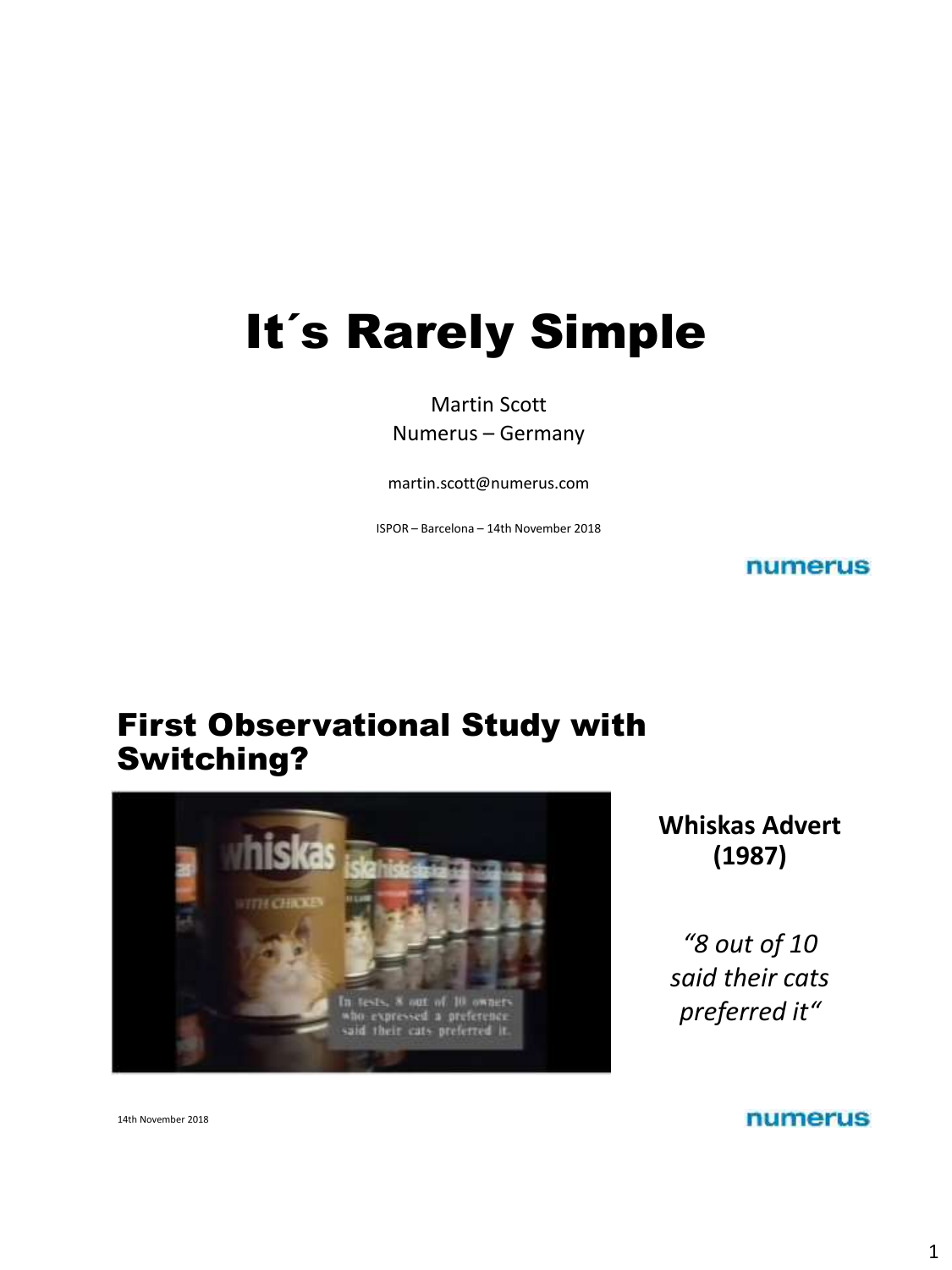### Recap – NP-C Registry Delayed Initiation (Switching) to Zavesca



Like a standard RCT problem but without the R

#### numerus

# How Should We Analyse this?

- Possible methods
	- Inverse probability censored weighting (IPCW)
	- Rank-preserving stuctural failure time modelling (RPSTM)
	- Two stage modelling
- Problem when assumptions are violated
	- IPCW no unmeasured confounders
	- RPSTM randomised groups and common treatment effect
	- Two stage model no unmeasured confounders and existence of a second baseline from which the effect of switching can be estimated

14th November 2018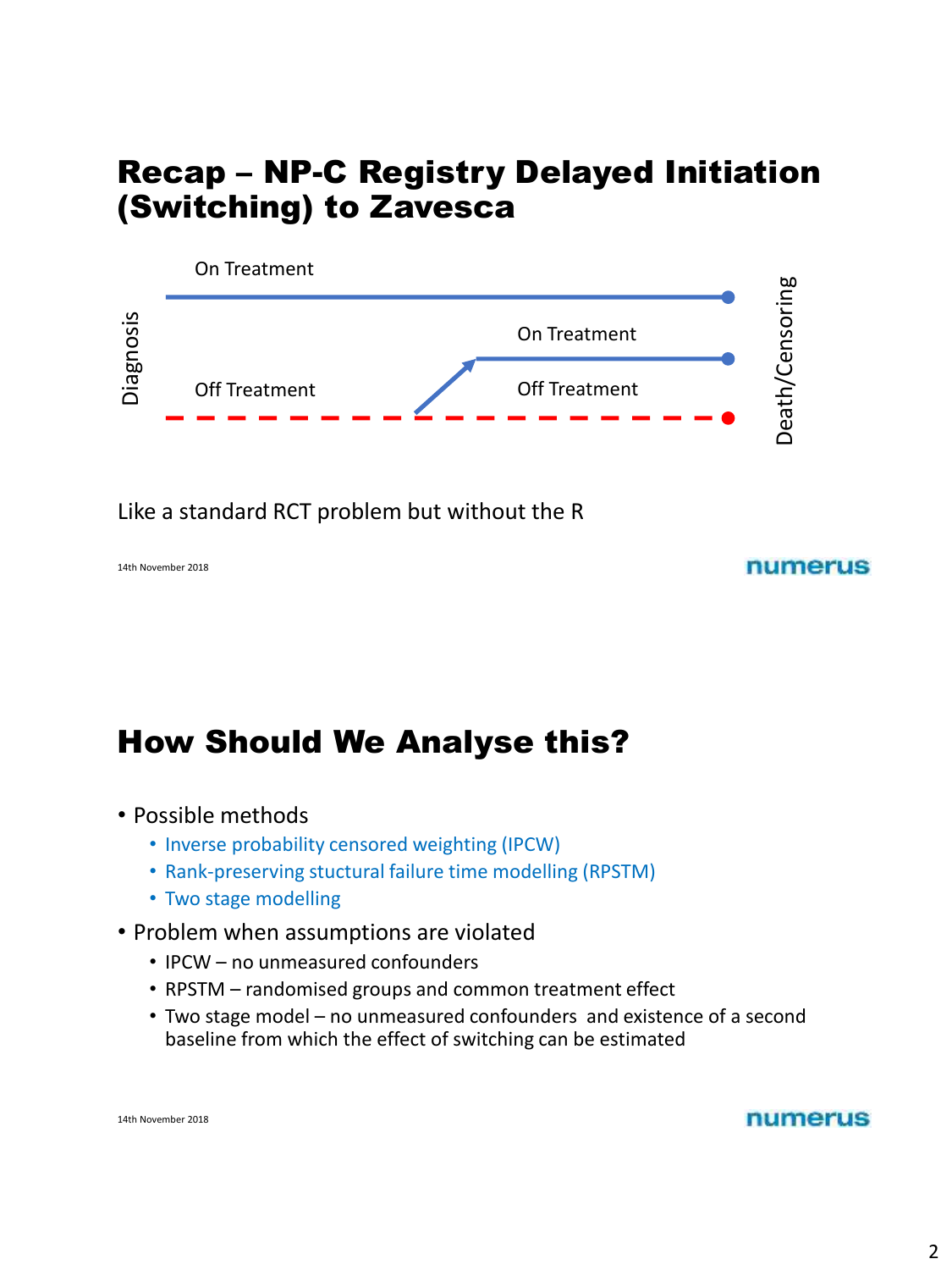# Let´s Be, Oh Dear, Simple

• Analyse using a time dependent covariate

14th November 2018

numerus

# Criticism of Time Dependent Treatment

• Lack of inclusion of confounders at time of switching can cause selection bias and ruin the randomisation



Randomised groups are no longer balanced for predictors of prognosis – the treatment effect is confounded





14th November 2018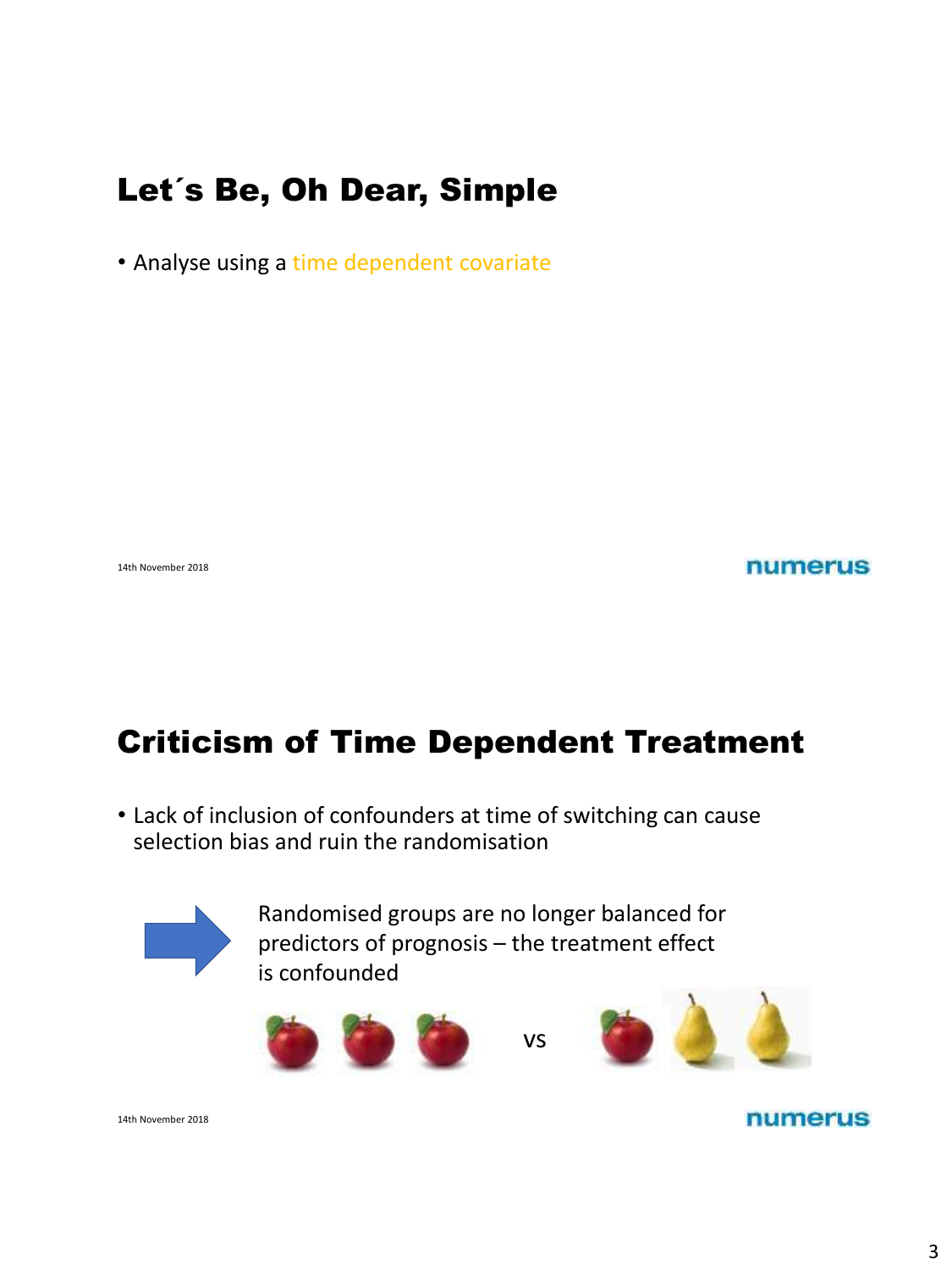### But..



14th November 2018

numerus

### No Randomisation / No Control / No Visit Schedule



14th November 2018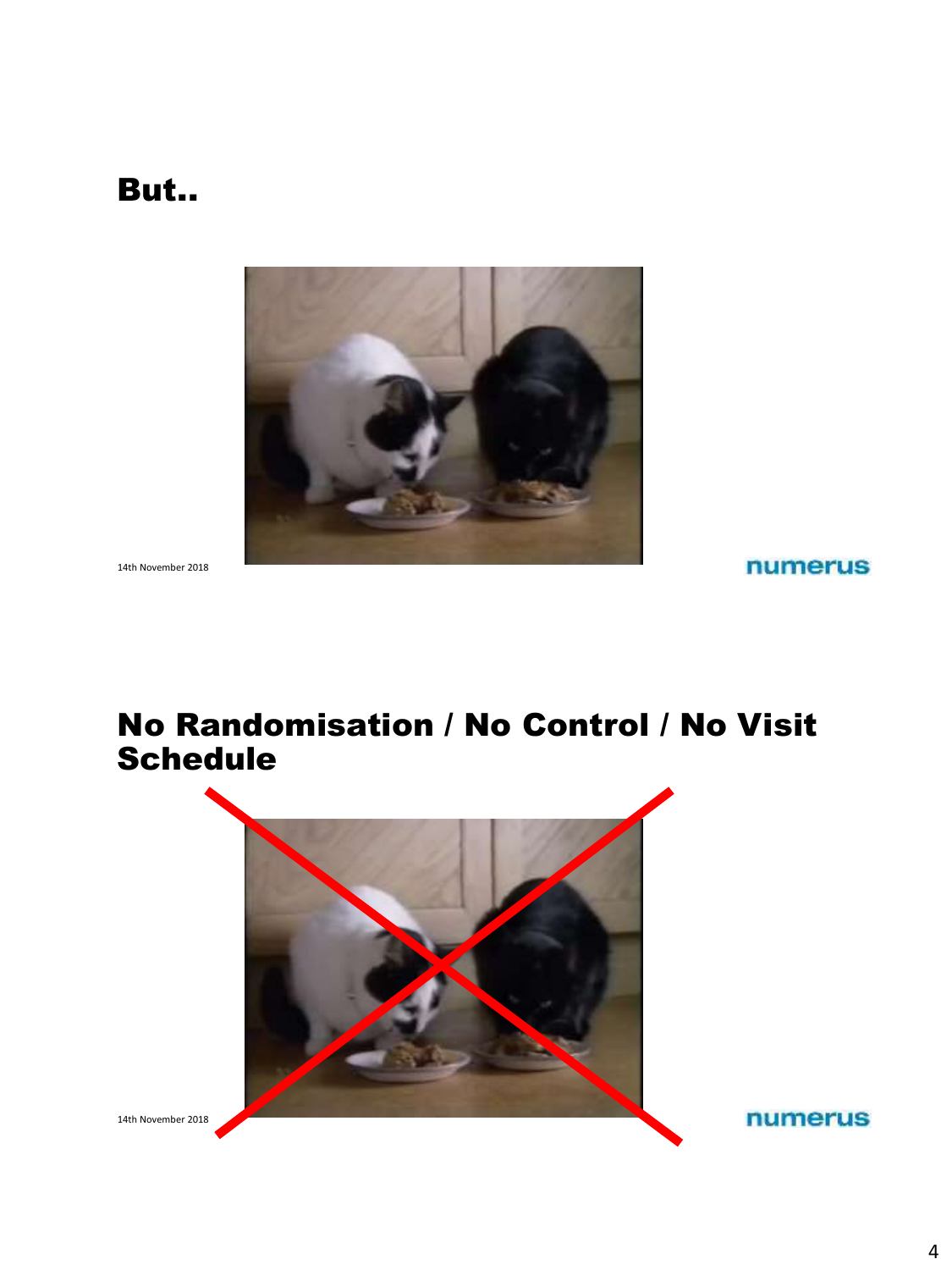# So Just Do ITT?

• An ITT approach (whatever that means in this context)

**Ever took Zavesca vs. those who did not**

14th November 2018

numerus

# So Just Do ITT? No.

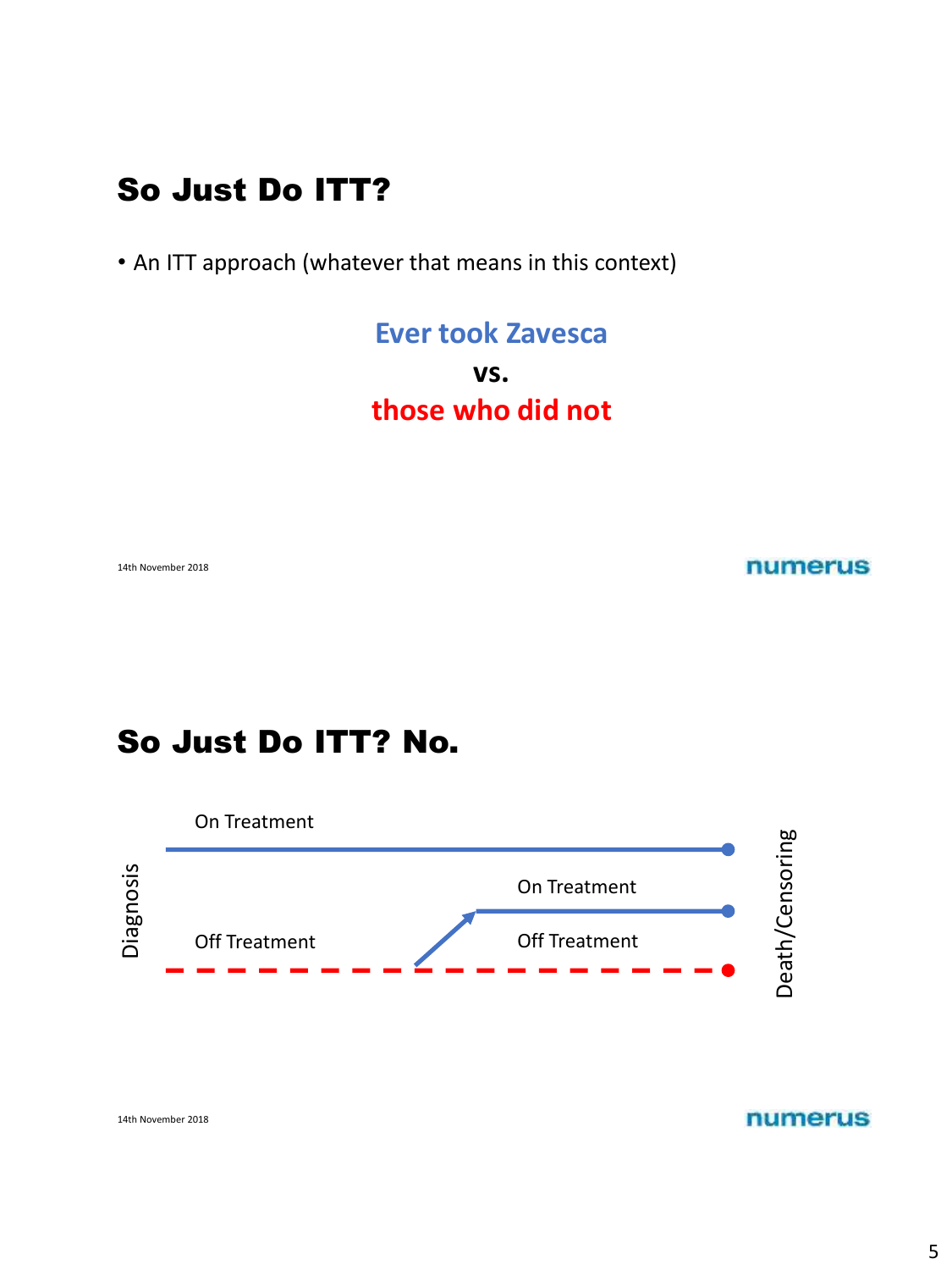# So Just Do ITT? No.



numerus

# Let´s Be a Bit Less Simplistic

- We used an extended Cox Model with time dependent treatment including potential confounders at baseline (i.e. predictors of treatment and prognosis)
	- Selection bias remember this is not an RCT!



14th November 2018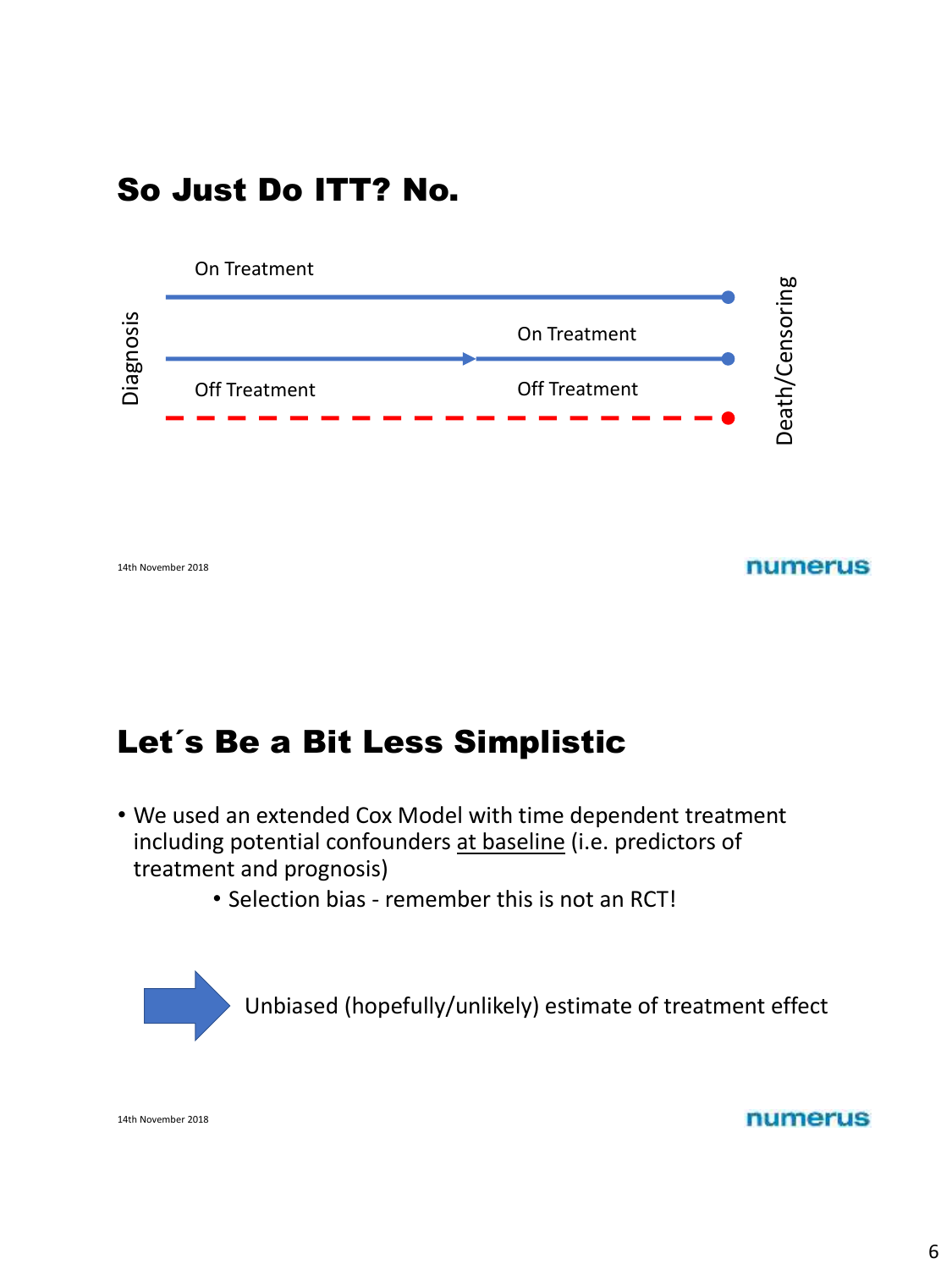# Is It Really That Simple?

- Who has ever done an time dependent treatment analysis?
- Did you have any challenges?
- Any problems?

14th November 2018

#### numerus

# Increasing Patients at Risk

| Time             | # deaths     | At risk        |  |  |
|------------------|--------------|----------------|--|--|
| 0                | 0            | 50             |  |  |
| $\mathbf{1}$     | $\mathbf{1}$ | 50             |  |  |
| $\overline{2}$   | 4            | 40             |  |  |
| 3                | 6            | $\overline{7}$ |  |  |
| 4                | 13           | 14             |  |  |
| 5                | 13           | 18             |  |  |
| 6                | 16           | 17             |  |  |
| $\overline{7}$   | 19           | 25             |  |  |
| 8                | 22           | 28             |  |  |
| 9                | 25           | 35             |  |  |
| 10               | 27           | 23             |  |  |
| $1.445$ M   2010 |              |                |  |  |

Decreasing subjects at risk

Increasing subjects at risk

14th November 2018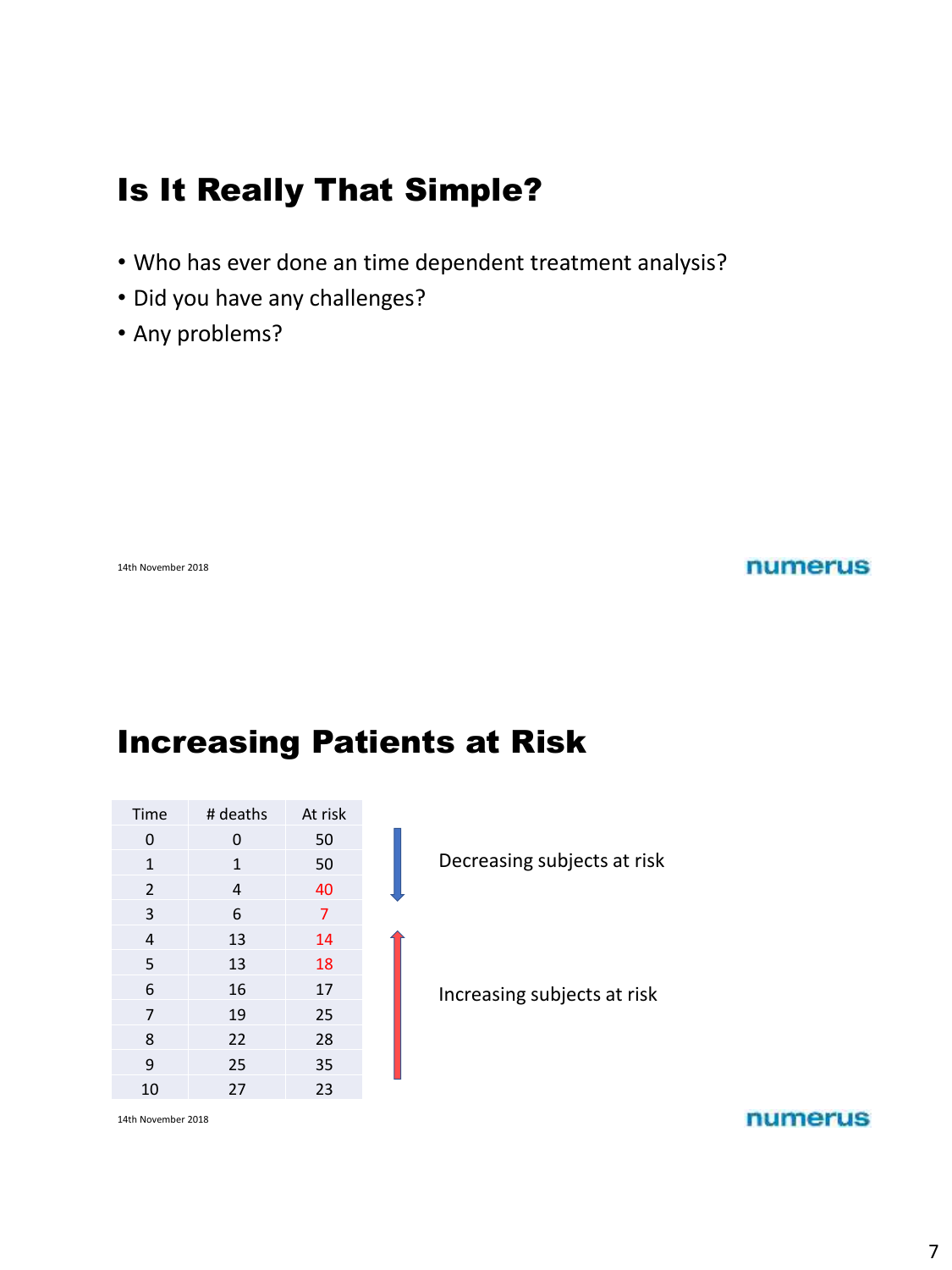### Increasing Patients at Risk



14th November 2018

numerus

# Kaplan-Meier Underestimates Survival



| Time          | # deaths | At risk | KM   |
|---------------|----------|---------|------|
| 0             | 0        | 50      | 1.00 |
| $\mathbf{1}$  | 1        | 50      | 0.98 |
| $\mathcal{P}$ | 4        | 40      | 0.88 |
| 3             | 6        | 7       | 0.13 |
| 4             | 13       | 14      | 0.01 |
| 5             | 13       | 18      | 0.00 |
| 6             | 16       | 17      | 0.00 |
| 7             | 19       | 25      | 0.00 |
| 8             | 22       | 28      | 0.00 |
| 9             | 25       | 35      | 0.00 |
| 10            | 27       | 23      | 0.00 |
|               |          |         |      |

14th November 2018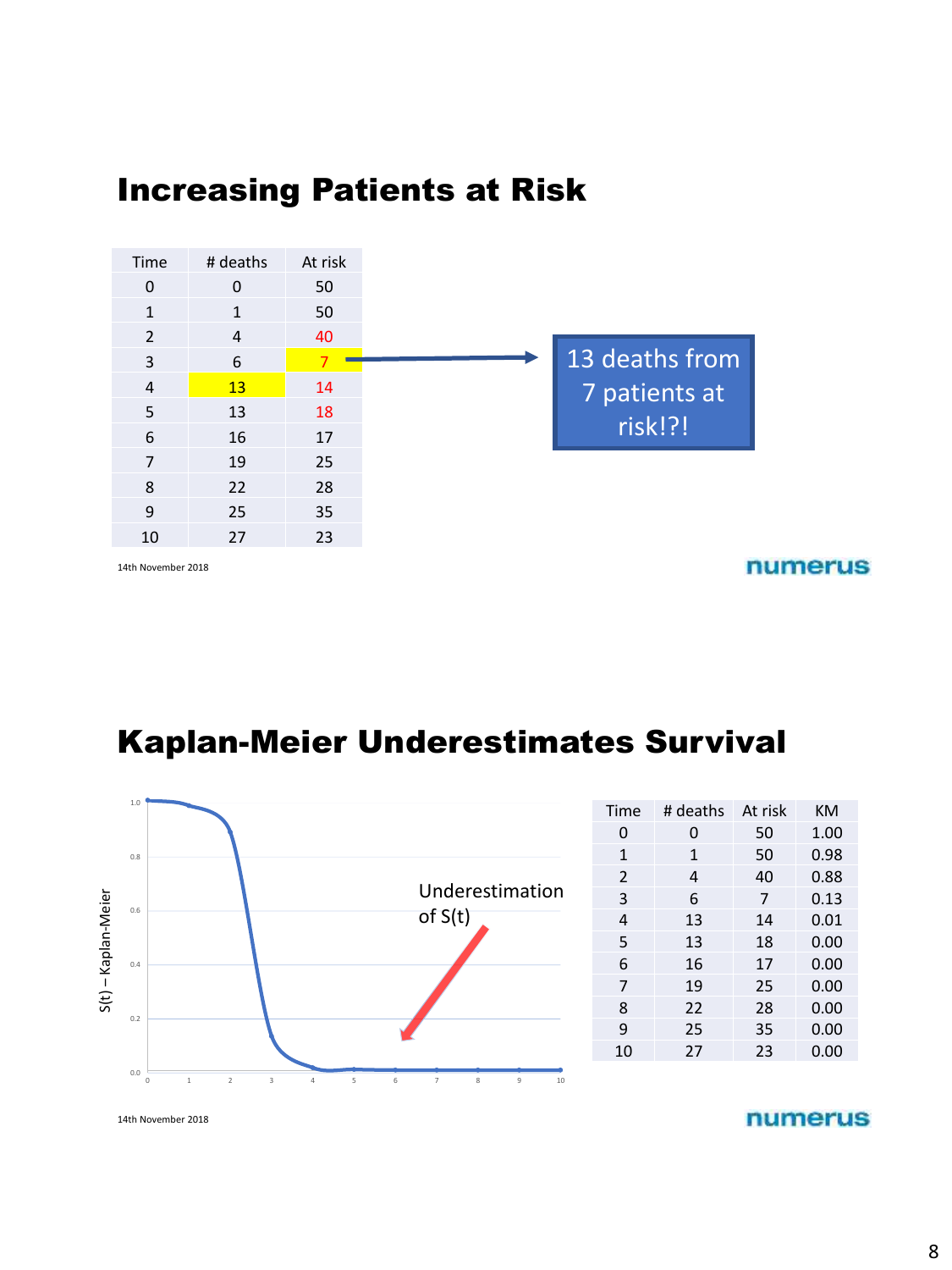

### Kaplan-Meier Underestimates Survival



# Adjusted Survival Curves

- Survival curves don't necessarily reflect treatment estimate from model if left unadjusted for imbalances caused by predictors of prognosis
	- Would also be the case in RCTs but randomisation (normally) removes the necessity for adjusted curves

|  | 14th November 2018 |  |
|--|--------------------|--|
|--|--------------------|--|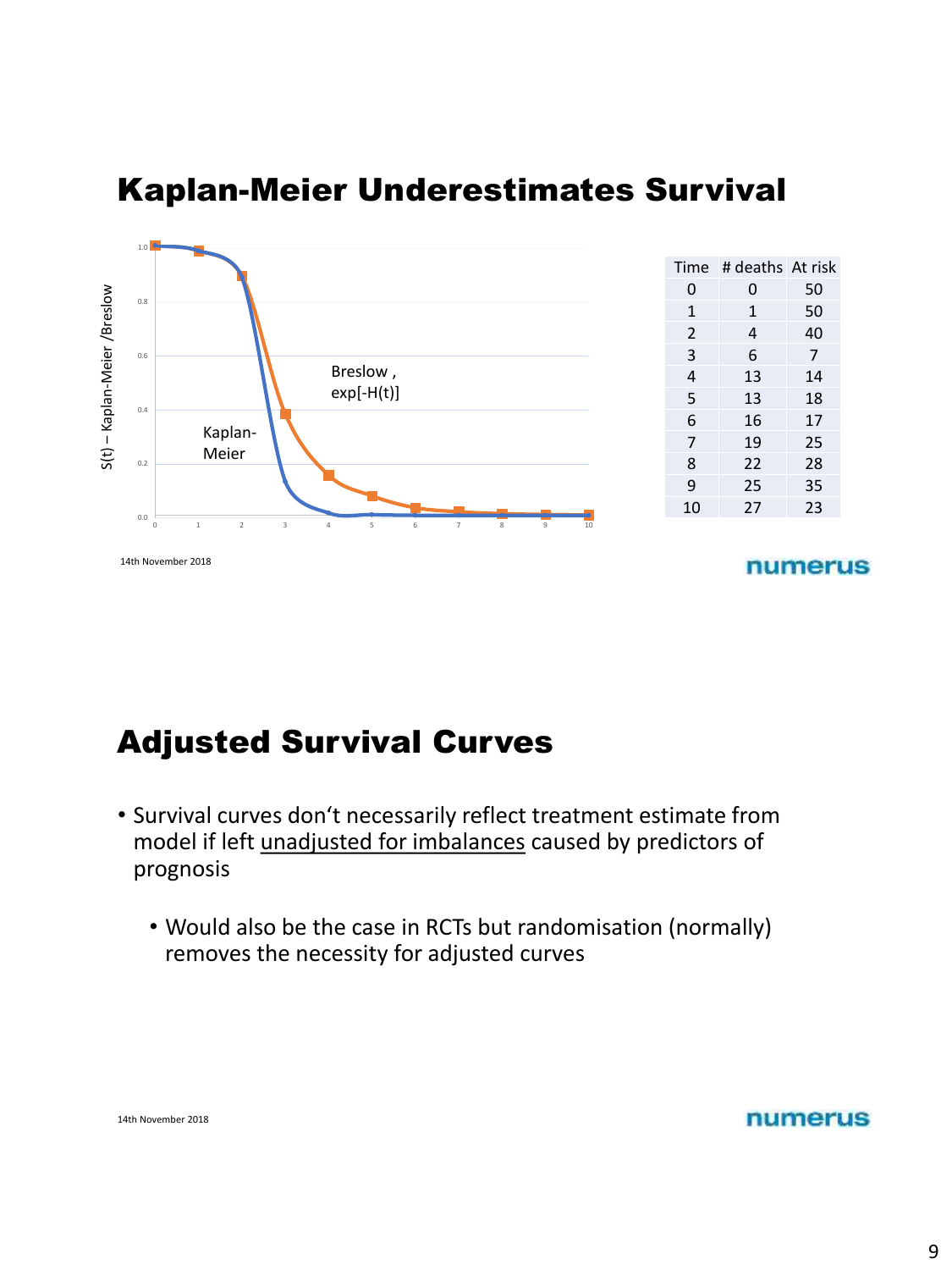# Adjusted Survival Curves

Unadjusted Adjusted Adjusted Adjusted Adjusted Adjusted Adjusted Adjusted Adjusted Adjusted Adjusted Adjusted



14th November 2018

# Summary

- It´s not all about RCTs observational studies also have to provide answers to urgent scientific questions
- In the absence randomisation and data on confounders at time of switching all analyses (complicated or otherwise) will be biased
- Time dependent covariate models are regarded as naive and too simplistic, but they might be the only option
- …and even then, it's not as straightforward as you may first think.